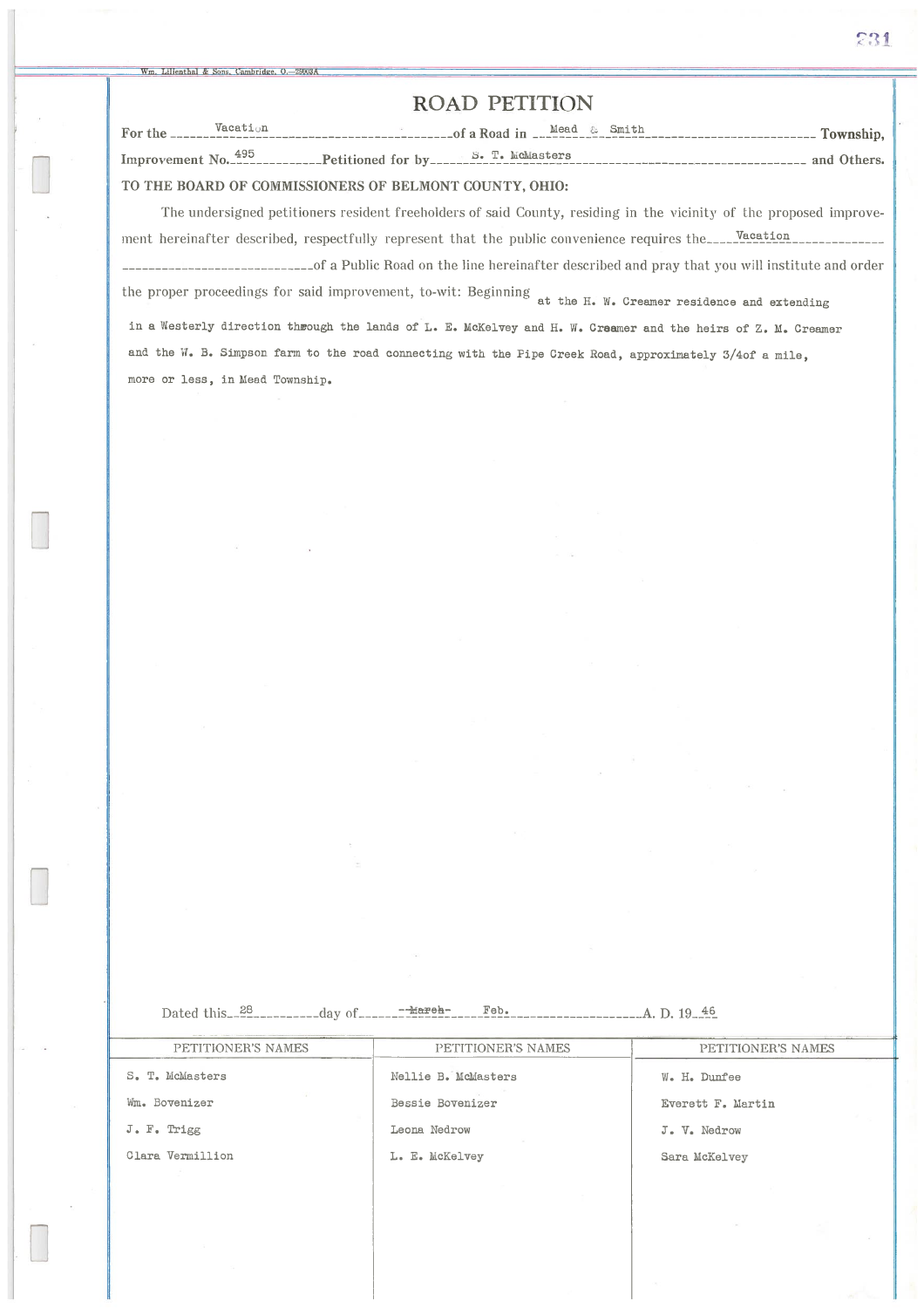| KNOW ALL MEN BY THESE PRESENTS:                                                                                     |  |  |  |  |  |
|---------------------------------------------------------------------------------------------------------------------|--|--|--|--|--|
|                                                                                                                     |  |  |  |  |  |
| are held and firmly bound unto the State of Ohio, for the use of Belmont County, in the penal sum of                |  |  |  |  |  |
|                                                                                                                     |  |  |  |  |  |
| which well and truly to be made, we do hereby jointly and severally bind ourselves, our heirs, executors and admin- |  |  |  |  |  |
| istrators.                                                                                                          |  |  |  |  |  |
|                                                                                                                     |  |  |  |  |  |
|                                                                                                                     |  |  |  |  |  |
| The conditions of the above obligation are such, that WHEREAS, application has been made by                         |  |  |  |  |  |
|                                                                                                                     |  |  |  |  |  |
| Belmont County, for the _____________________________of a public road, on briefly the following line, to-wit:       |  |  |  |  |  |

 $\sim$ 

 $\sim$ 

THEREFORE if first, The petition be not granted; or if, second, the Commissioners shall order <sup>a</sup> portion of the compensation and damages to be paid by the petitioners, and the petitioners fail to pay same by the time fixed by the Commissioners; then in either such case the said applicants will pay into the treasury of said County the COSTS AND EXPENSES incurred in the proceedings of such improvement. ATTEST: Filed A\_. D. 19\_\_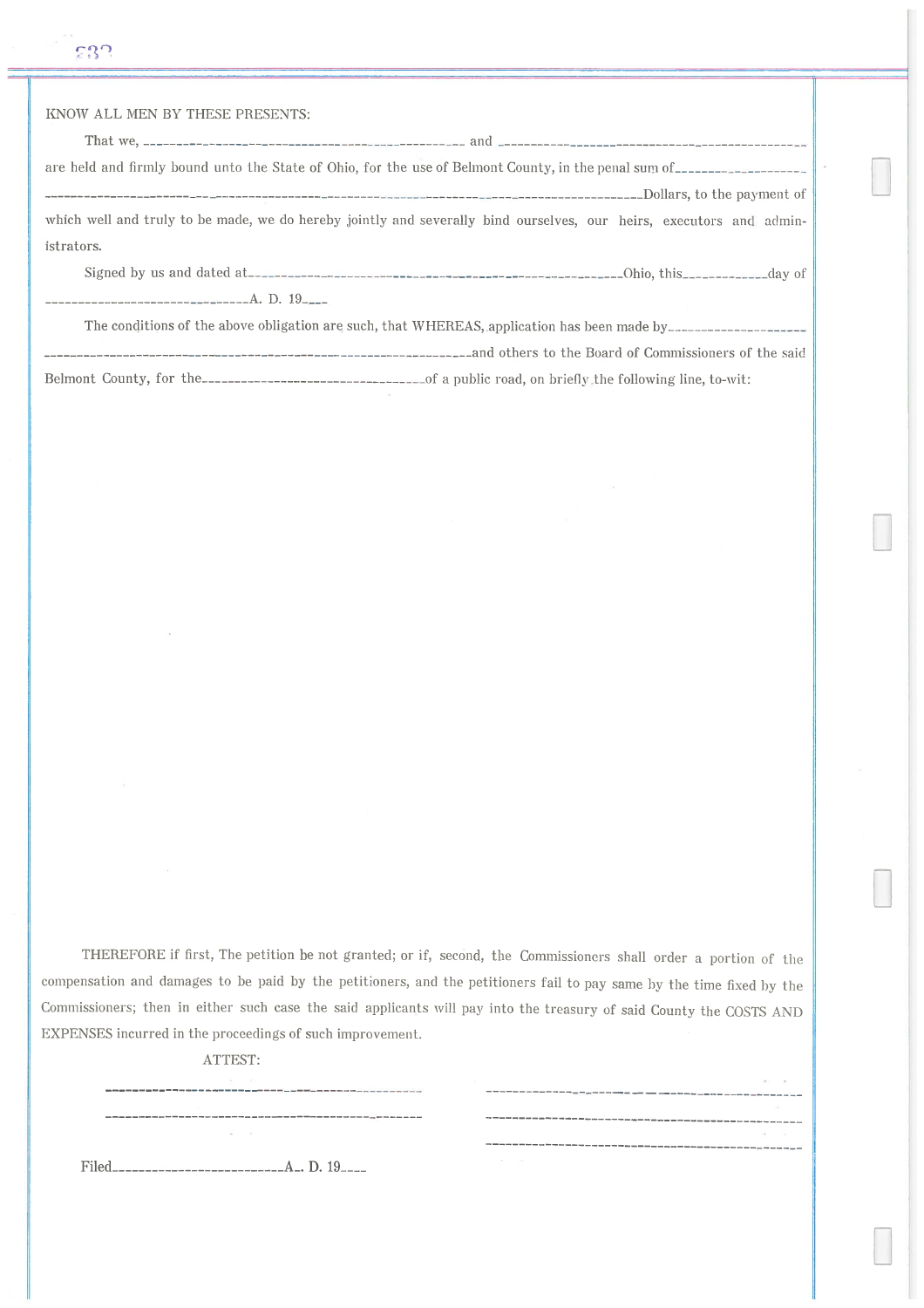$\mathcal{D} = \mathcal{C}(\mathcal{L}_1)$ 

|                               | St. Clairsville, Ohio, March 28                                                                                                  |
|-------------------------------|----------------------------------------------------------------------------------------------------------------------------------|
|                               | The Board of Commissioners of Belmont County, Ohio, met this day in____Special_______________________session,                    |
|                               | present Reasbeck --------------------, West ---------------------, and ------- Hays ------------Commissioners,                   |
|                               |                                                                                                                                  |
| _____________________________ |                                                                                                                                  |
|                               | missioners of the County, on the $^{28}$ $^{18}$ $^{10}$ $^{10}$ $^{10}$ $^{10}$ $^{10}$ $^{10}$ $^{10}$ $^{10}$ $^{10}$ for the |
| Vacation                      |                                                                                                                                  |
|                               |                                                                                                                                  |

 $\sim$  10

public road, along the following route, to-wit: Beginning C Previous Page

Wm. Lilienthal & Sons. Cambridge. O. 25003B

| the same was this day considered by the Commissioners, and it appearing that said petition is regular and in conformity                                                     |  |  |  |                                               |  |  |  |
|-----------------------------------------------------------------------------------------------------------------------------------------------------------------------------|--|--|--|-----------------------------------------------|--|--|--|
|                                                                                                                                                                             |  |  |  | Free extending the filed herein a bond as     |  |  |  |
| required by law. It is ordered that the $\frac{3\pi d}{d}$ /6 $\frac{16}{d}$ day of $\frac{16\pi}{d}$ may $\frac{46}{d}$ = $\frac{19.46}{d}$ , at $\frac{2:00}{d}$ (E.S.T.) |  |  |  |                                               |  |  |  |
| the commencing point<br>o'clock________M., be fixed as a date to view the same, at which date they will meet at__                                                           |  |  |  |                                               |  |  |  |
|                                                                                                                                                                             |  |  |  | Land go over the route of said proposed road. |  |  |  |
|                                                                                                                                                                             |  |  |  |                                               |  |  |  |

t

for final hearing at the office of the County Commissioners at which time it will be considered whether said improvement will be granted, and if granted, a time fixed for hearing claims for compensation and damages. It is further ordered, that notice of the time and place of both such view and hearing be given by publication once <sup>a</sup> week for three consecutive weeks in the 9\_d- <sup>a</sup> newspaper published and having a general circulation in the County of Belmont. Attest: Reasbeck experience and the set of the set of the set of the set of the set of the set of the set of the set of the set of the set of the set of the set of the set of the set of the set of the set of the set of the \_\_\_\_\_\_\_\_\_\_\_\_\_\_\_\_\_\_\_\_\_\_\_\_\_\_\_\_\_\_\_\_\_\_ B. B. Taylor West County Auditor. Hays Commissioners of Belmont County.

H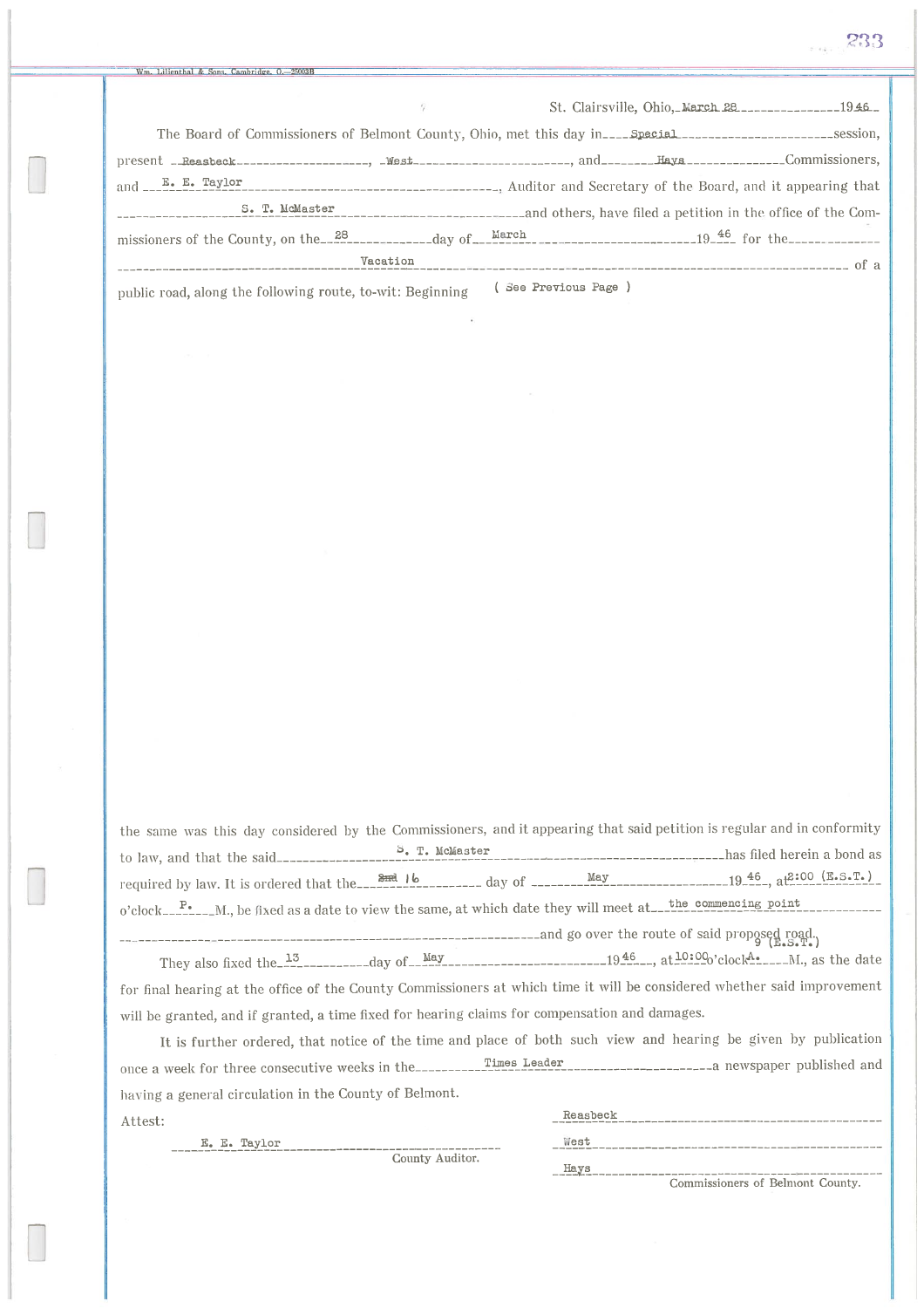## $5234$

 $\infty$ 

|     | St. Clairsville, Ohio,                                  |  |
|-----|---------------------------------------------------------|--|
|     |                                                         |  |
|     |                                                         |  |
| and | --, Auditor and Secretary of the Board and it appearing |  |

E



 $\langle \cdot \rangle$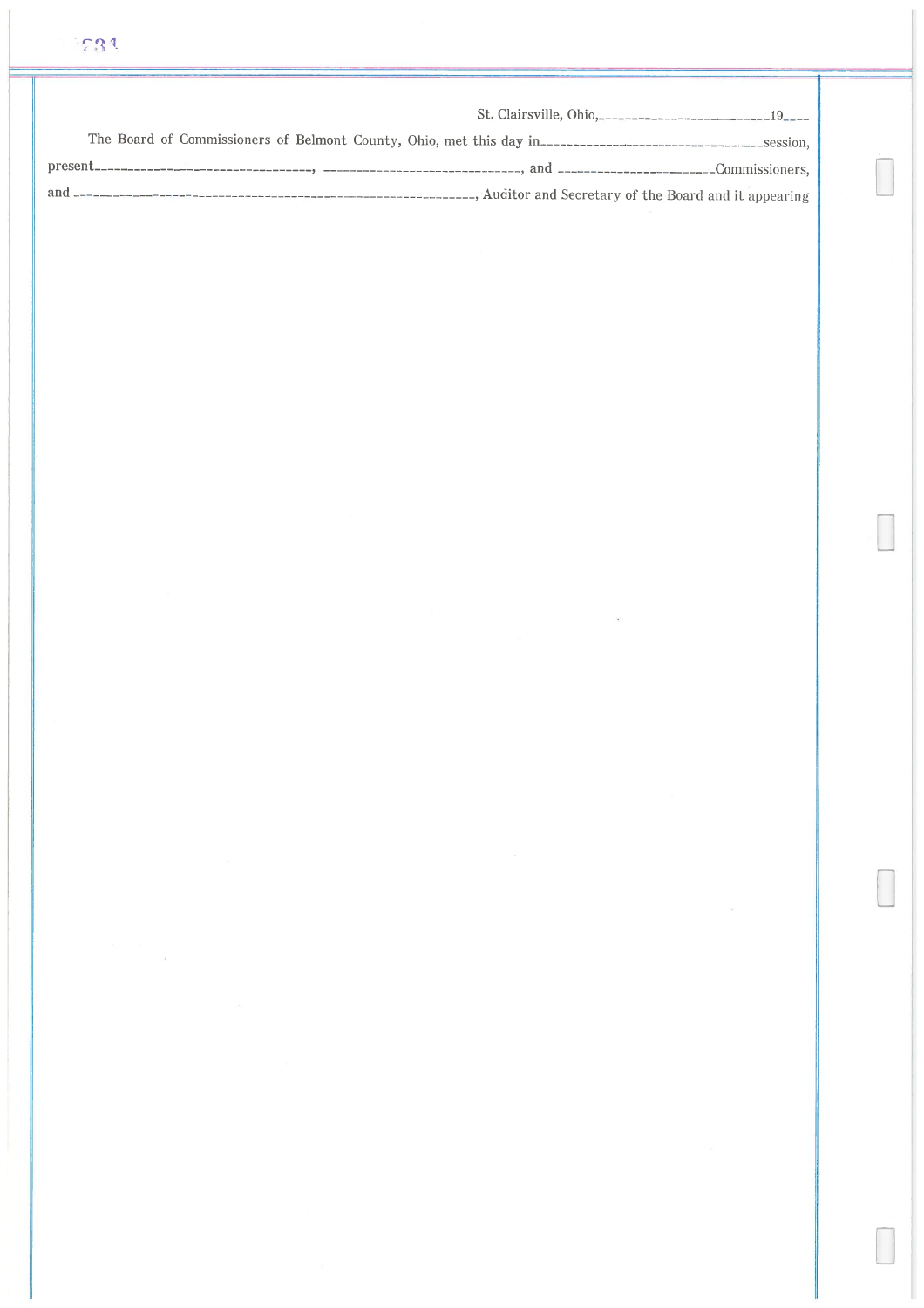## $z \approx 235$

l,

| <u>Wm, Lillenthal &amp; Sons, Cambridge, O. ZawaC</u>                                                                                                           |                                                                                                                                                                                                                                                                                                                                                                                                                           |                                                           |  |  |  |  |  |
|-----------------------------------------------------------------------------------------------------------------------------------------------------------------|---------------------------------------------------------------------------------------------------------------------------------------------------------------------------------------------------------------------------------------------------------------------------------------------------------------------------------------------------------------------------------------------------------------------------|-----------------------------------------------------------|--|--|--|--|--|
|                                                                                                                                                                 |                                                                                                                                                                                                                                                                                                                                                                                                                           | St. Clairsville, Ohio, <u>May 16</u><br>$16$<br>$10^{46}$ |  |  |  |  |  |
|                                                                                                                                                                 |                                                                                                                                                                                                                                                                                                                                                                                                                           |                                                           |  |  |  |  |  |
|                                                                                                                                                                 |                                                                                                                                                                                                                                                                                                                                                                                                                           |                                                           |  |  |  |  |  |
|                                                                                                                                                                 |                                                                                                                                                                                                                                                                                                                                                                                                                           |                                                           |  |  |  |  |  |
|                                                                                                                                                                 |                                                                                                                                                                                                                                                                                                                                                                                                                           |                                                           |  |  |  |  |  |
|                                                                                                                                                                 |                                                                                                                                                                                                                                                                                                                                                                                                                           |                                                           |  |  |  |  |  |
| having been given of the time and place of meeting, to view road petitioned for by <sub>-</sub> S. T. McMaster                                                  |                                                                                                                                                                                                                                                                                                                                                                                                                           |                                                           |  |  |  |  |  |
|                                                                                                                                                                 |                                                                                                                                                                                                                                                                                                                                                                                                                           |                                                           |  |  |  |  |  |
|                                                                                                                                                                 |                                                                                                                                                                                                                                                                                                                                                                                                                           |                                                           |  |  |  |  |  |
|                                                                                                                                                                 | general circulation in said county required by law, and the former orders of this Board, the Commissioners on this<br>$\frac{16}{16}$ $\frac{16}{16}$ and $\frac{16}{16}$ $\frac{16}{16}$ $\frac{16}{16}$ $\frac{16}{16}$ $\frac{16}{16}$ $\frac{16}{16}$ $\frac{16}{16}$ $\frac{16}{16}$ $\frac{16}{16}$ $\frac{16}{16}$ $\frac{16}{16}$ $\frac{16}{16}$ $\frac{16}{16}$ $\frac{16}{16}$ $\frac{16}{16}$ $\frac{16}{16}$ |                                                           |  |  |  |  |  |
| the route of said proposed road improvement, and considering such improvement to be of sufficient public importance,                                            |                                                                                                                                                                                                                                                                                                                                                                                                                           |                                                           |  |  |  |  |  |
| it is ordered that the County Surveyor make a plat and survey of the same and report to the Board in writing on or                                              |                                                                                                                                                                                                                                                                                                                                                                                                                           |                                                           |  |  |  |  |  |
|                                                                                                                                                                 |                                                                                                                                                                                                                                                                                                                                                                                                                           |                                                           |  |  |  |  |  |
| before the $27$ and shall set forth in said<br>report his opinion either for or against the granting of such proposed improvement, accompanied with a statement |                                                                                                                                                                                                                                                                                                                                                                                                                           |                                                           |  |  |  |  |  |
| of the estimated compensation and damages due each person, firm or corporation whose land is to be taken if the                                                 |                                                                                                                                                                                                                                                                                                                                                                                                                           |                                                           |  |  |  |  |  |
| proposed improvement is established. Such report shall also state the width of said improvement, which shall not be                                             |                                                                                                                                                                                                                                                                                                                                                                                                                           |                                                           |  |  |  |  |  |
| less than thirty feet with the state of the state of and also recommend any changes in the improvement, which in his judg-                                      |                                                                                                                                                                                                                                                                                                                                                                                                                           |                                                           |  |  |  |  |  |
| ment, should be made.                                                                                                                                           |                                                                                                                                                                                                                                                                                                                                                                                                                           |                                                           |  |  |  |  |  |
| Attest:                                                                                                                                                         | Reasbeck                                                                                                                                                                                                                                                                                                                                                                                                                  |                                                           |  |  |  |  |  |
| E. E. Taylor                                                                                                                                                    | West                                                                                                                                                                                                                                                                                                                                                                                                                      |                                                           |  |  |  |  |  |
|                                                                                                                                                                 | County Auditor.                                                                                                                                                                                                                                                                                                                                                                                                           |                                                           |  |  |  |  |  |
|                                                                                                                                                                 |                                                                                                                                                                                                                                                                                                                                                                                                                           | Commissioners.                                            |  |  |  |  |  |
|                                                                                                                                                                 | <b>SURVEYOR'S REPORT ON ROAD</b>                                                                                                                                                                                                                                                                                                                                                                                          |                                                           |  |  |  |  |  |
|                                                                                                                                                                 | Surveyor's Office, Belmont County,                                                                                                                                                                                                                                                                                                                                                                                        |                                                           |  |  |  |  |  |
| To the Board of Commissioners of Belmont County, Ohio:                                                                                                          |                                                                                                                                                                                                                                                                                                                                                                                                                           |                                                           |  |  |  |  |  |
|                                                                                                                                                                 | Pursuant to your order dated_____ <u>May 16</u> _________________________1946__, I make my report to you as follows, in the                                                                                                                                                                                                                                                                                               |                                                           |  |  |  |  |  |
|                                                                                                                                                                 |                                                                                                                                                                                                                                                                                                                                                                                                                           |                                                           |  |  |  |  |  |
|                                                                                                                                                                 |                                                                                                                                                                                                                                                                                                                                                                                                                           |                                                           |  |  |  |  |  |
|                                                                                                                                                                 |                                                                                                                                                                                                                                                                                                                                                                                                                           |                                                           |  |  |  |  |  |
| which in my judgment should be made, to-wit. should be because this road has not been used by the public<br>for several years. is                               |                                                                                                                                                                                                                                                                                                                                                                                                                           |                                                           |  |  |  |  |  |
|                                                                                                                                                                 |                                                                                                                                                                                                                                                                                                                                                                                                                           |                                                           |  |  |  |  |  |
| 3. Estimated compensation and damages, due each person, firm or corporation (with a * before the name of each                                                   |                                                                                                                                                                                                                                                                                                                                                                                                                           |                                                           |  |  |  |  |  |
| minor or other person under disability), to-wit:                                                                                                                |                                                                                                                                                                                                                                                                                                                                                                                                                           |                                                           |  |  |  |  |  |
| <b>NAME</b>                                                                                                                                                     | <b>AMOUNT</b><br>(Written Out)                                                                                                                                                                                                                                                                                                                                                                                            | <b>AMOUNT</b><br>(In Figures)                             |  |  |  |  |  |

My plat and survey is also attached hereto.

Wm. Lilienthal & Sons, Cambridge, O.-25003C

Respectfully submitted,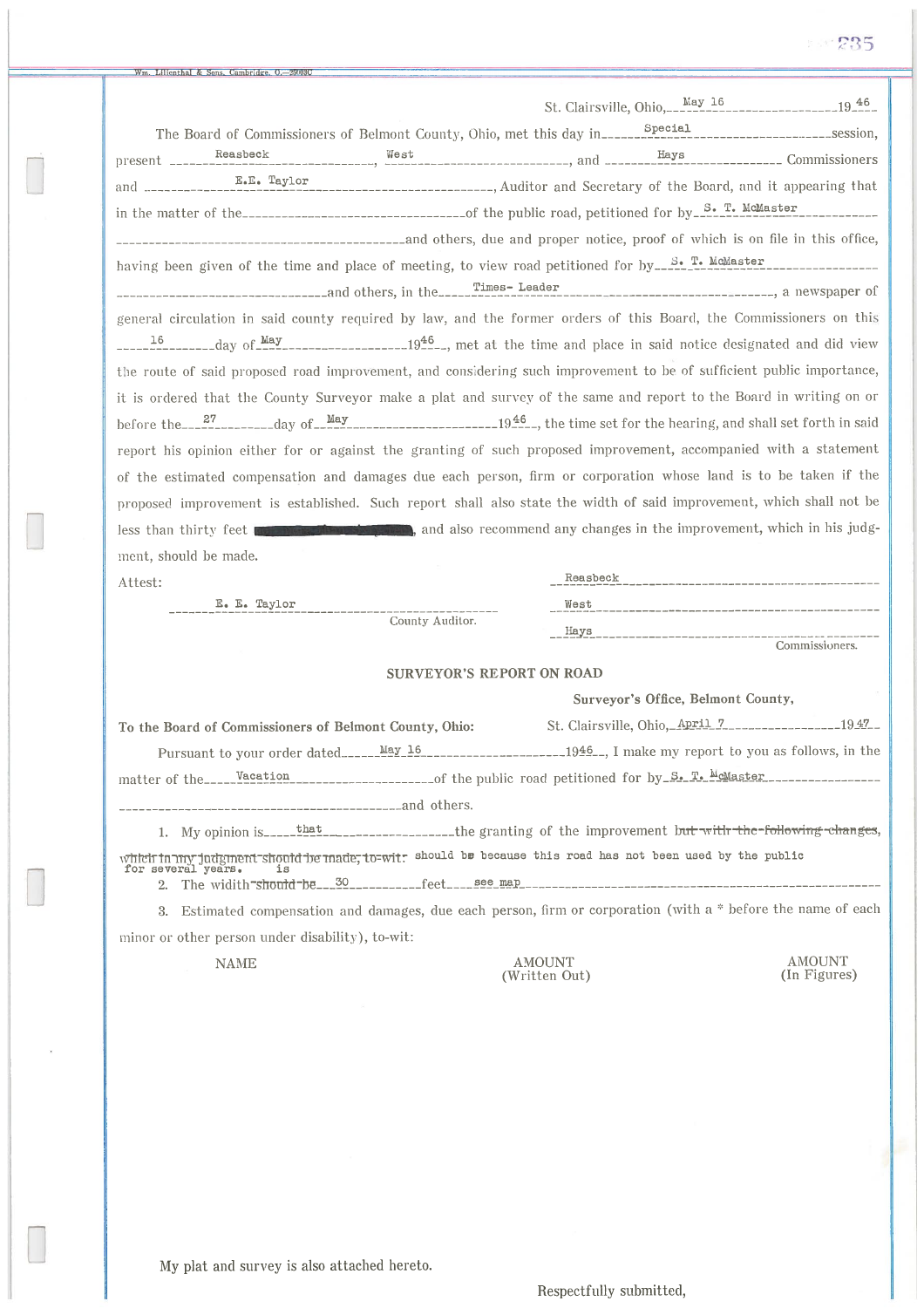

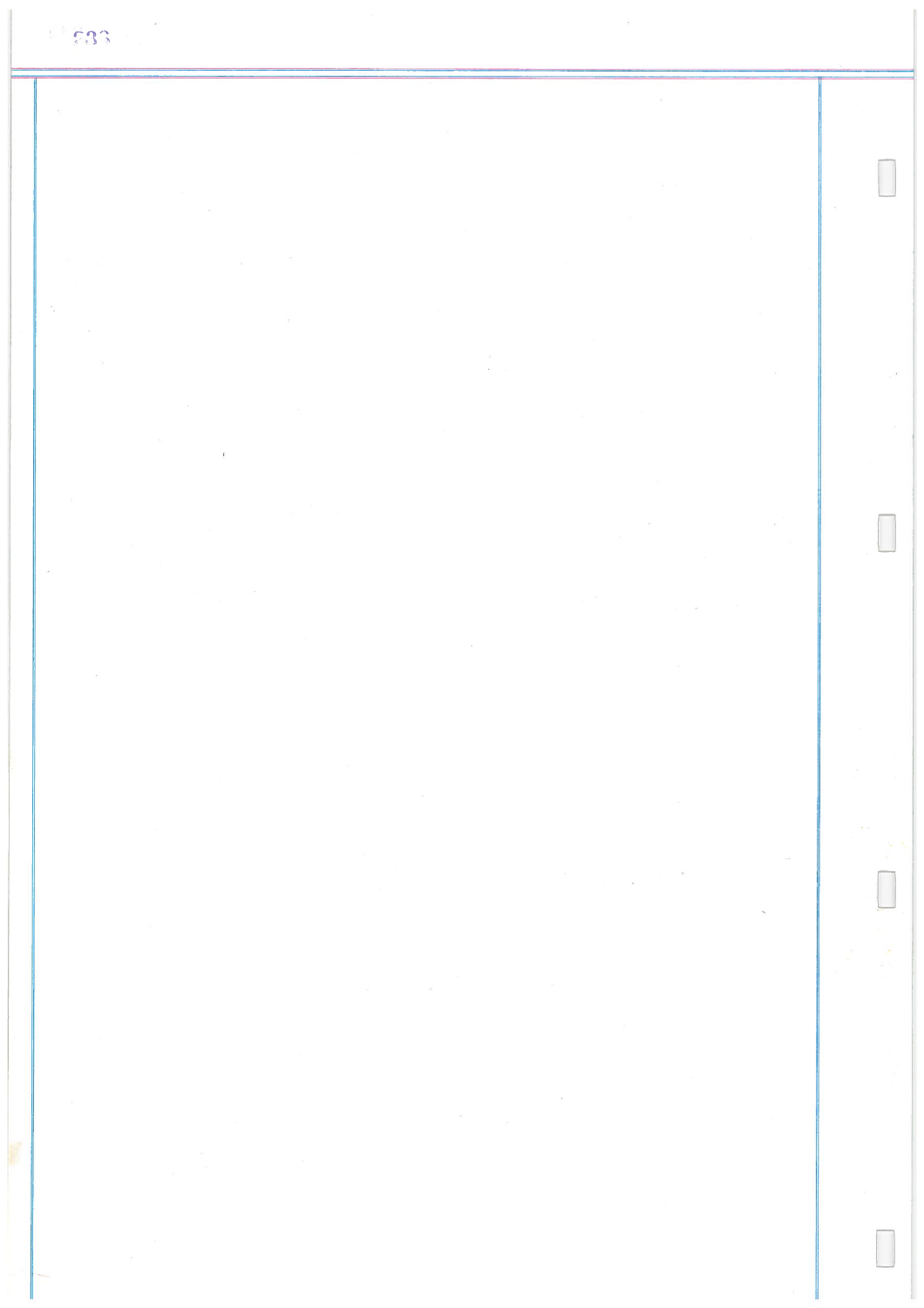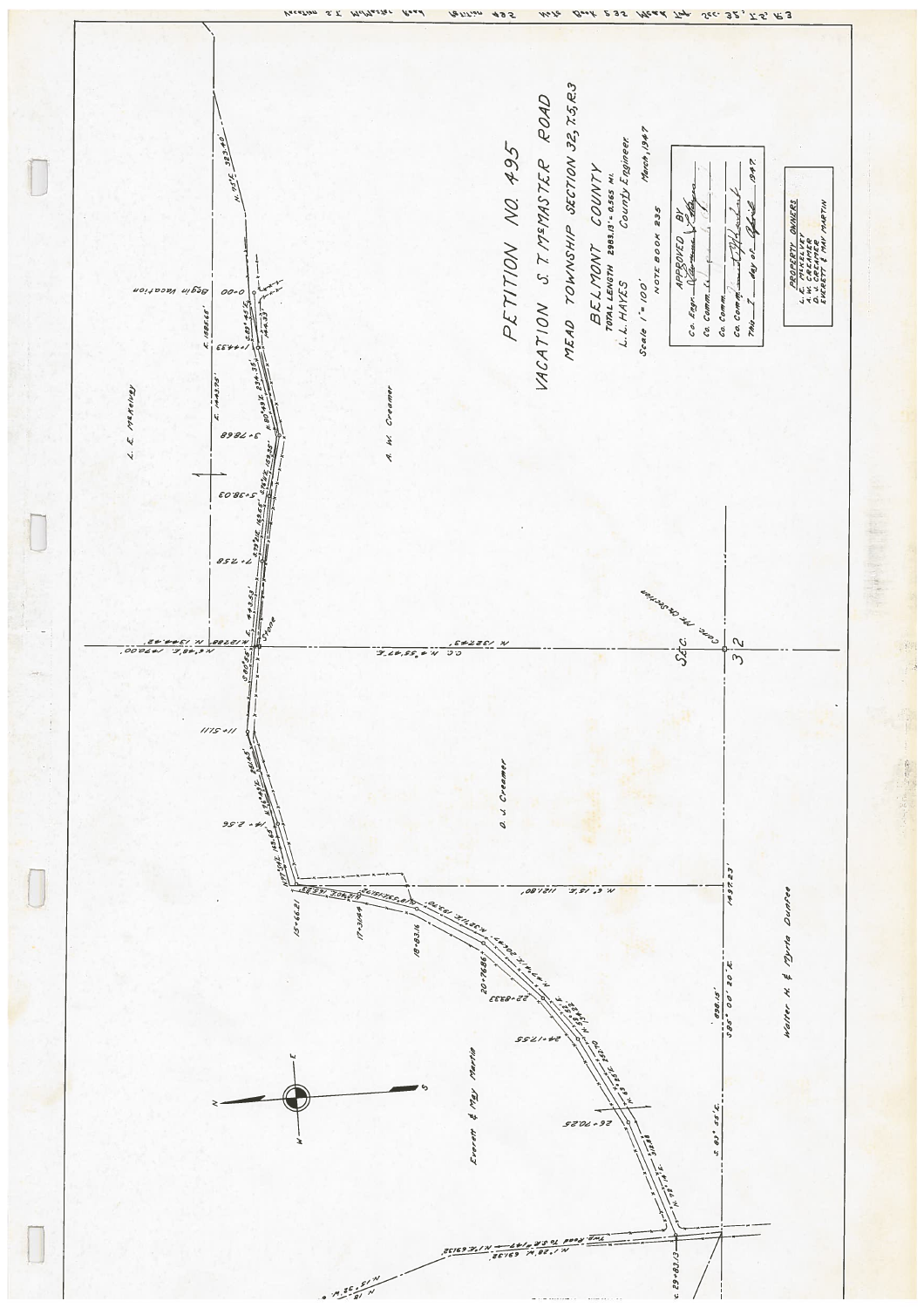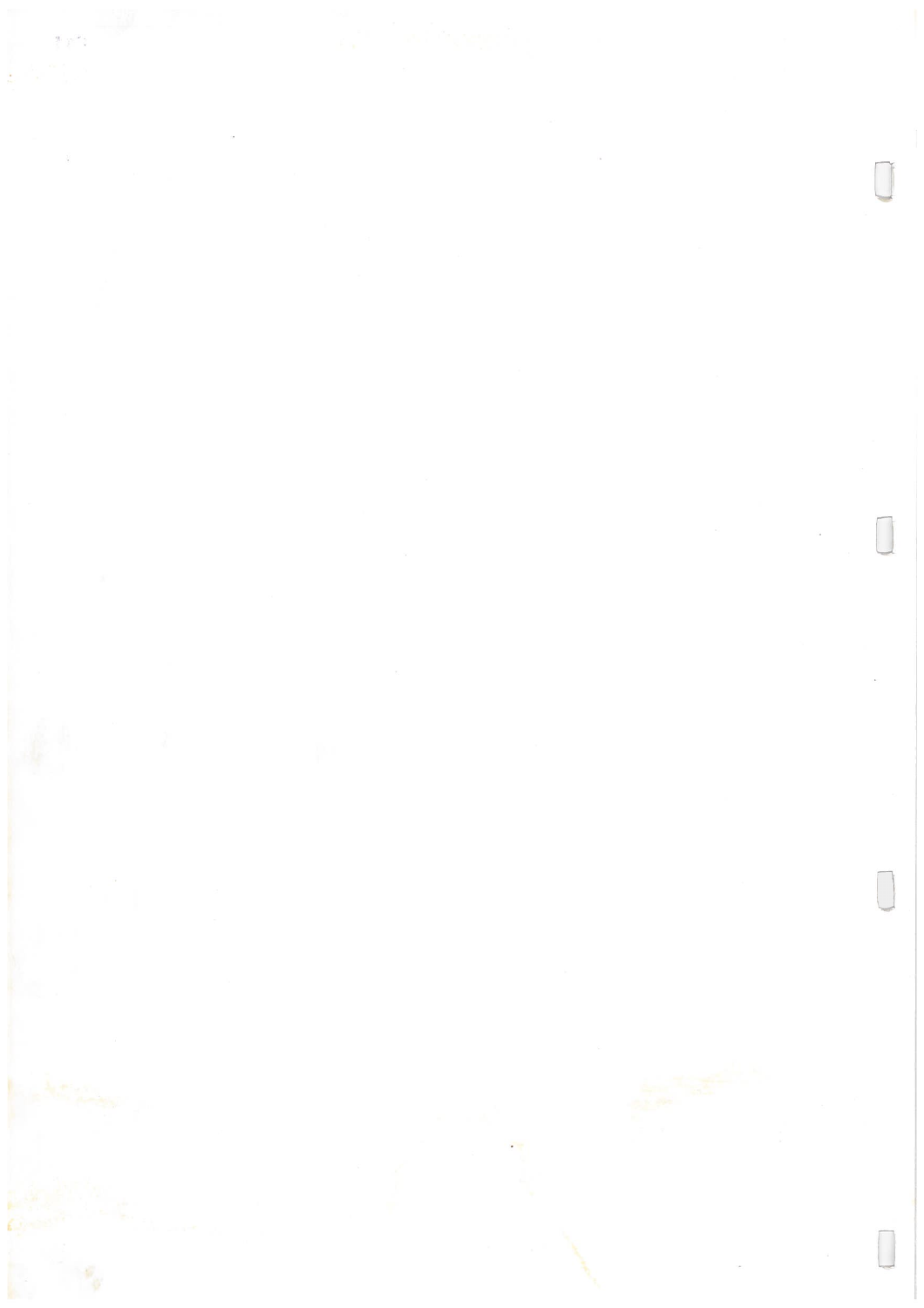|         |                                              | Plat of the <u>vacation</u> vacation contract a public road in the smith contract of the contract of a public road in- |  |                                                                                                                    |
|---------|----------------------------------------------|------------------------------------------------------------------------------------------------------------------------|--|--------------------------------------------------------------------------------------------------------------------|
|         |                                              |                                                                                                                        |  |                                                                                                                    |
|         |                                              |                                                                                                                        |  | St. Clairsville, Ohio, May 27<br>19 46                                                                             |
|         |                                              |                                                                                                                        |  | The Board of Commissioners of Belmont County, Ohio, met this day in ________Special__________________session,      |
|         |                                              |                                                                                                                        |  | present Reasbeck ___________________, West ___________________, and ____Hays _______________ Commissioners         |
|         |                                              |                                                                                                                        |  | and _______E. E. Taylor _______________________________, Auditor and Secretary of the Board, and it appearing that |
|         |                                              |                                                                                                                        |  | in the matter of the___Vacation________________________of the public road petitioned for by__S. T. McMaster_______ |
|         |                                              |                                                                                                                        |  |                                                                                                                    |
|         |                                              |                                                                                                                        |  |                                                                                                                    |
|         |                                              |                                                                                                                        |  | as provided by law, and the former orders made herein, and after having made a view of said proposed road improve- |
|         |                                              |                                                                                                                        |  | ment, and having had the report of the Surveyor read, and heard the protests for and against the same, find that   |
|         |                                              |                                                                                                                        |  | said improvement will_____________serve the public convenience and welfare and improvement is___________granted,   |
|         |                                              |                                                                                                                        |  |                                                                                                                    |
|         |                                              |                                                                                                                        |  |                                                                                                                    |
|         |                                              |                                                                                                                        |  |                                                                                                                    |
|         |                                              |                                                                                                                        |  |                                                                                                                    |
|         |                                              |                                                                                                                        |  |                                                                                                                    |
|         |                                              |                                                                                                                        |  |                                                                                                                    |
|         |                                              |                                                                                                                        |  |                                                                                                                    |
|         | hearing claims for compensation and damages. |                                                                                                                        |  |                                                                                                                    |
|         |                                              |                                                                                                                        |  | And it is further ordered that the Auditor cause notice in writing to be given to the owners through or upon whose |
|         |                                              | lands said improvement is established, and this matter is adjourned to said date.                                      |  |                                                                                                                    |
| Attest: |                                              |                                                                                                                        |  |                                                                                                                    |
|         |                                              |                                                                                                                        |  |                                                                                                                    |
|         |                                              | County Auditor.                                                                                                        |  |                                                                                                                    |
|         |                                              |                                                                                                                        |  |                                                                                                                    |

 $7.237$ 



 $\geq 8$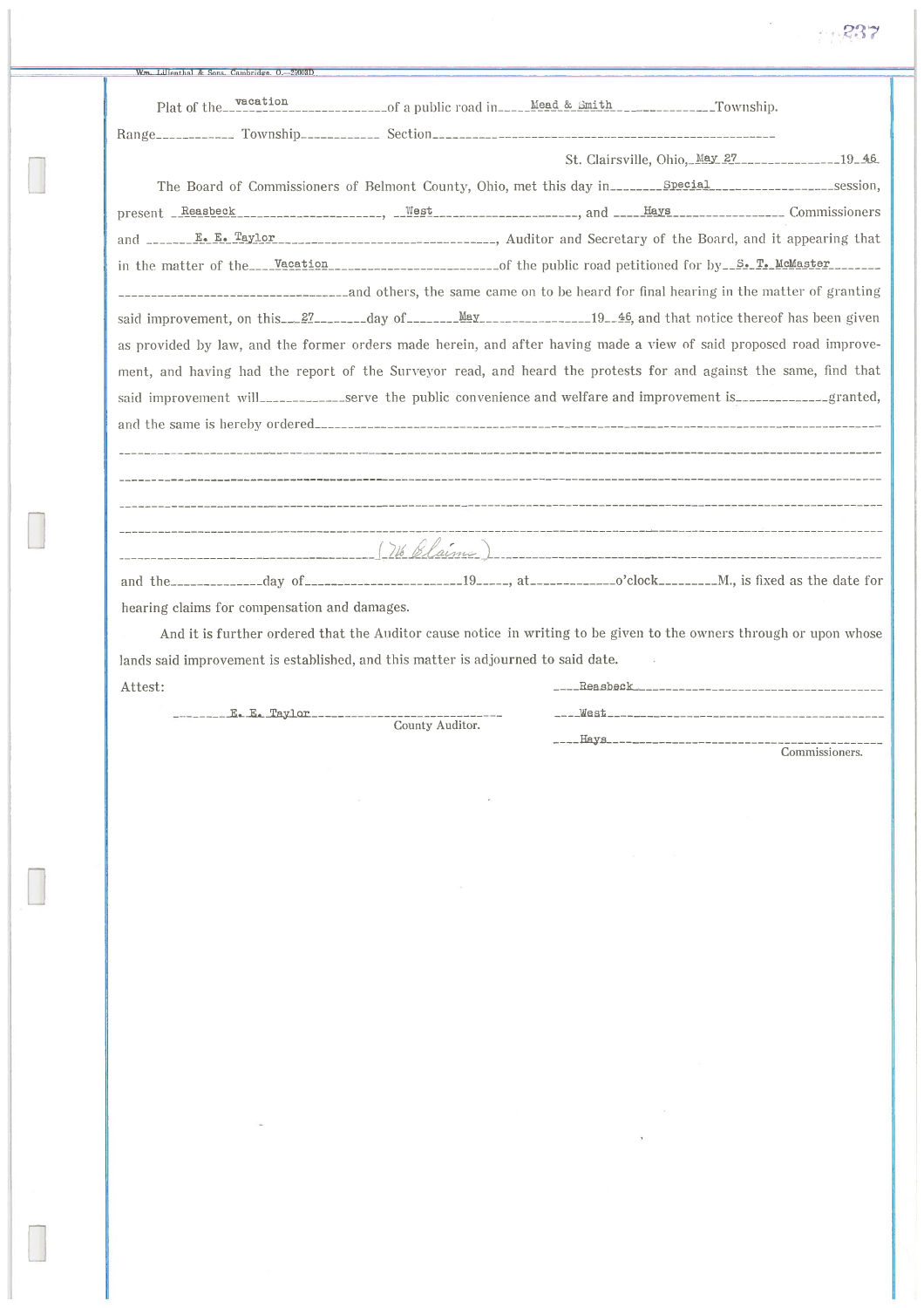| 233                                                                                           |                                                                                                                               |
|-----------------------------------------------------------------------------------------------|-------------------------------------------------------------------------------------------------------------------------------|
|                                                                                               |                                                                                                                               |
|                                                                                               | The Board of Commissioners of Belmont County, Ohio, met this day in The Content of the Session,                               |
|                                                                                               |                                                                                                                               |
|                                                                                               |                                                                                                                               |
|                                                                                               | in the matter of the_________________________________of the public road petitioned for by_______________________              |
|                                                                                               |                                                                                                                               |
|                                                                                               |                                                                                                                               |
|                                                                                               |                                                                                                                               |
|                                                                                               | being-------------------------, fixed at \$------------------------ (no bond is required of) and upon the filing of such bond |
|                                                                                               | the Auditor is to make a transcript of the procedure herein, and file the same in the Probate Court of this County.           |
| Attest:                                                                                       |                                                                                                                               |
|                                                                                               | County Auditor.                                                                                                               |
| $\frac{4q}{\gamma}$                                                                           | Commissioners.                                                                                                                |
| In the Matter of the____________________of a                                                  |                                                                                                                               |
| Public Road, Improvement No.                                                                  | AS TO FILING APPEAL BOND                                                                                                      |
| Petitioned for by------------------------------                                               |                                                                                                                               |
| ---------------------------------- and others.                                                |                                                                                                                               |
|                                                                                               |                                                                                                                               |
|                                                                                               |                                                                                                                               |
| of said public road, and has this day filed___________appeal bond approved by County Auditor. |                                                                                                                               |
|                                                                                               | County Auditor.                                                                                                               |

11

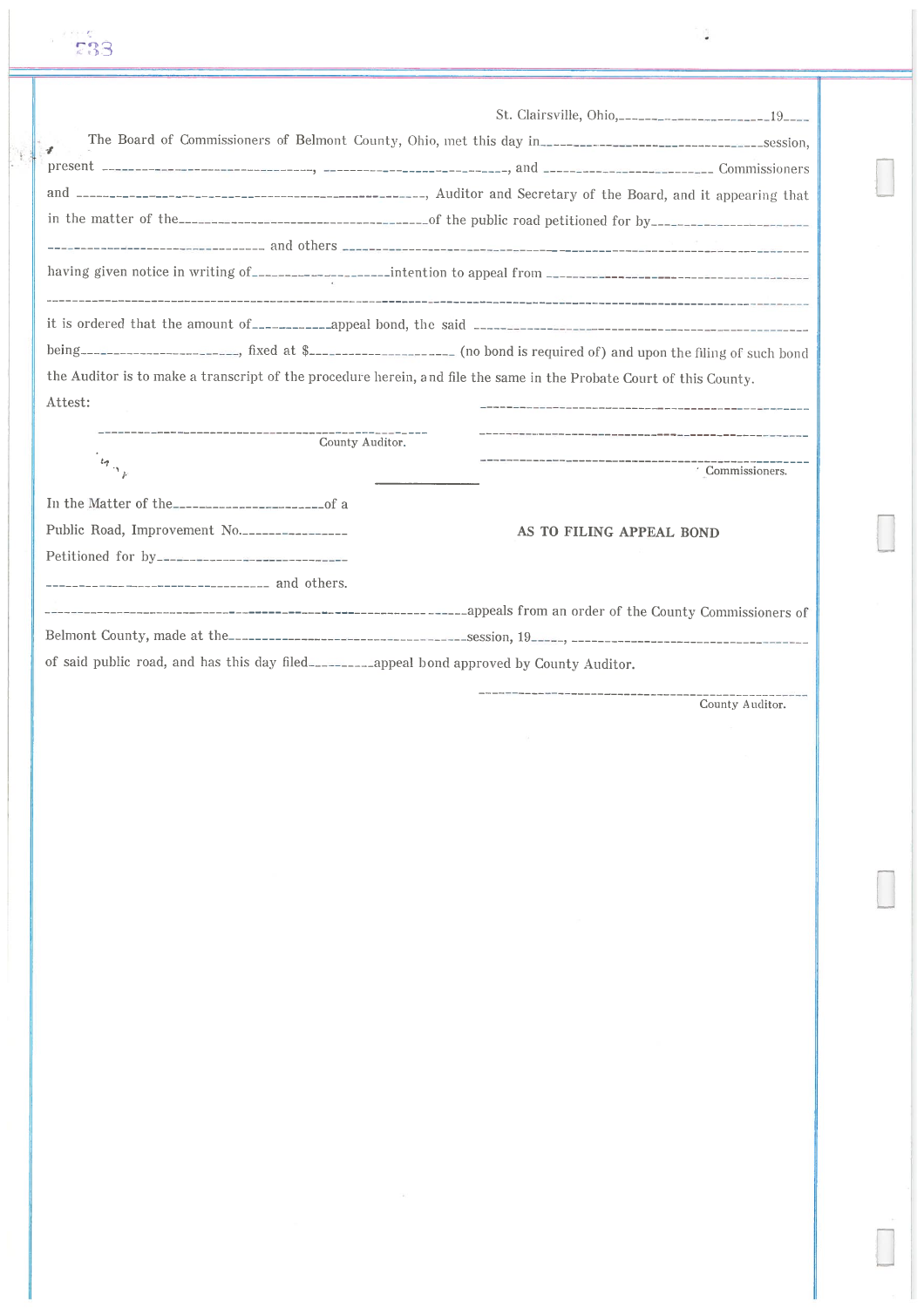|                                                                                                                                          |  |                                    |         | St. Clairsville, Ohio, $M = 4 - 2 - 1946$ |  |  |  |
|------------------------------------------------------------------------------------------------------------------------------------------|--|------------------------------------|---------|-------------------------------------------|--|--|--|
|                                                                                                                                          |  |                                    |         |                                           |  |  |  |
| present Reasbeck ___________ r_____West____________, and _______________________Commissioners                                            |  |                                    |         |                                           |  |  |  |
|                                                                                                                                          |  |                                    |         |                                           |  |  |  |
| in the matter of the $\frac{1}{\sqrt{2\pi}}$ $\frac{1}{\sqrt{2\pi}}$ in $\frac{1}{\sqrt{2\pi}}$ in the public road, Improvement No. 495. |  |                                    |         |                                           |  |  |  |
|                                                                                                                                          |  |                                    |         |                                           |  |  |  |
| matter of award of compensation and damages to adjoining landowners and the Commissioners find that notice of the                        |  |                                    |         |                                           |  |  |  |
| time and place of this hearing has been given to all the owners of land taken for such improvement or abutting thereon,                  |  |                                    |         |                                           |  |  |  |
| as provided by law, and the former orders herein. That after hearing all applications for compensation and damages                       |  |                                    |         |                                           |  |  |  |
| filed herein, and considering all claims of minors and those under disabilities, in the judgment of the Commissioners there              |  |                                    |         |                                           |  |  |  |
| is awarded and due to the following persons the sums respectively opposite their names.                                                  |  |                                    |         |                                           |  |  |  |
| -------------------------------------Compensation                                                                                        |  | $\updownarrow$ ___________________ | Damages |                                           |  |  |  |
| -------------------------------------Compensation                                                                                        |  | $\$\_$                             | Damages | $\S$ ------------------                   |  |  |  |
|                                                                                                                                          |  | \$___________________              | Damages | $s - 10^{10}$                             |  |  |  |
| Compensation                                                                                                                             |  | $\int_{-\infty}^{\infty}$          | Damages |                                           |  |  |  |
| _____________________________________Compensation                                                                                        |  |                                    | Damages |                                           |  |  |  |
|                                                                                                                                          |  | $\upbeta$ ____________________     | Damages |                                           |  |  |  |
| The Commissioners further find and are of the opinion that said improvement is___________________of sufficient                           |  |                                    |         |                                           |  |  |  |
| importance to the public for all of the Compensation and Damages to be paid from the County Treasury.                                    |  |                                    |         |                                           |  |  |  |
|                                                                                                                                          |  |                                    |         |                                           |  |  |  |
|                                                                                                                                          |  |                                    |         |                                           |  |  |  |
|                                                                                                                                          |  |                                    |         |                                           |  |  |  |

Wm. Lilienthal & Sons, Cambridge, O. -25003

It is further ordered that a record of the proceedings and the plat and survey be entered upon the road records of this County.

It is further ordered that upon the compensation and award being paid to the owners as above herein ordered, that the public road described as follows:

No Damages - See Plat-

239

(COMM. JOURNO)  $431$   $9.332$ be \_\_\_ That said nord be vice tion as entered in Commissioners Journal Reasbeck Attest:  $\mathbb{P}$  P  $\mathbb{V}$  and a set of  $\mathbb{V}$  . If  $\mathbb{P}$  is the set of  $\mathbb{V}$  is the set of  $\mathbb{V}$ 

fl Li